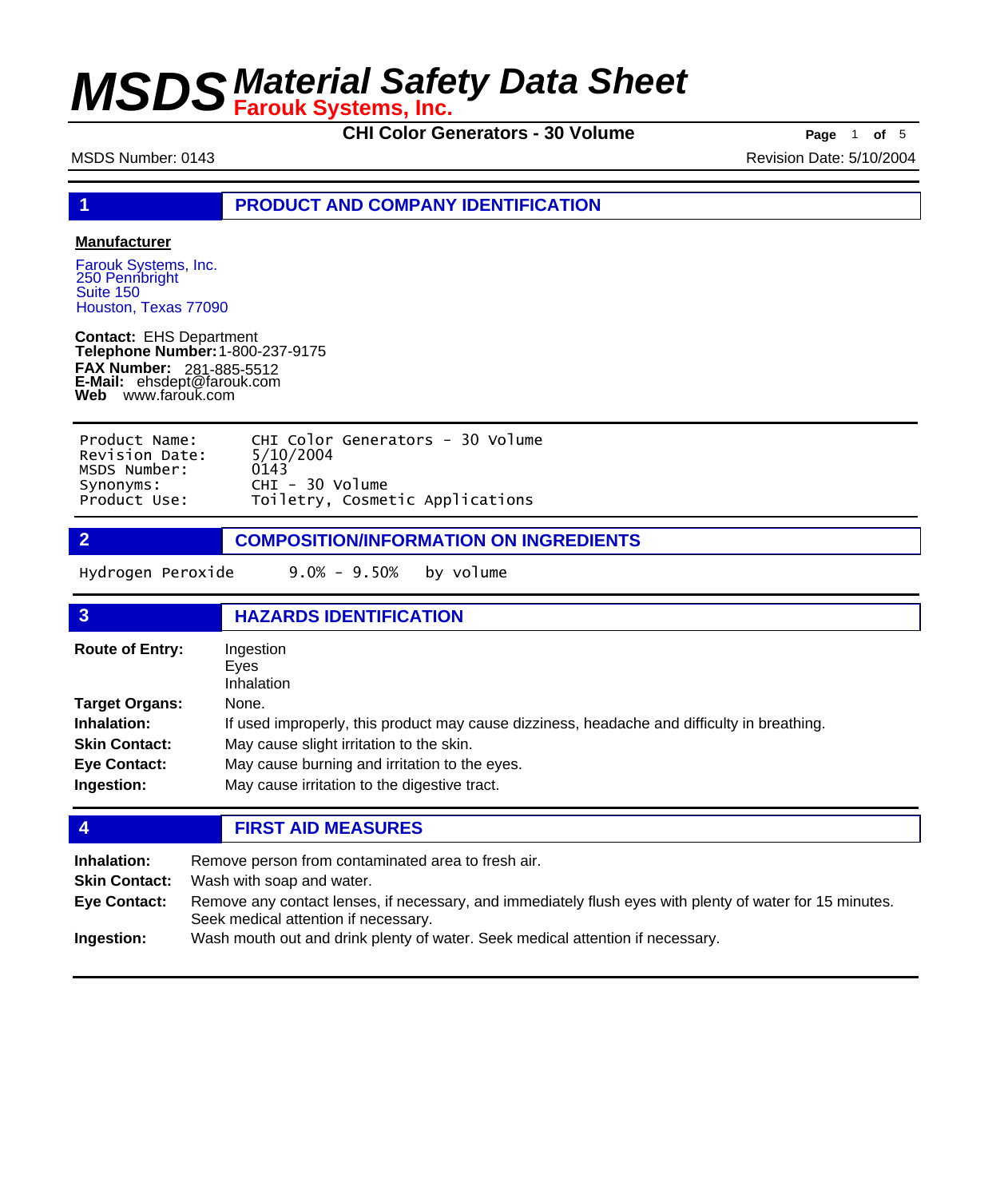**CHI Color Generators - 30 Volume Page** <sup>2</sup> **of** <sup>5</sup>

MSDS Number: 0143 Revision Date: 5/10/2004

### **5 FIRE FIGHTING MEASURES**

FLASHPOINT AND METHOD: None. FLAMMABLE LIQUIDS: Not available. AUTO IGNITION TEMP: Not available. FLAMMABLE CLASS: None. BURNING RATE OF SOLID: Not available GENERAL HAZARDS: Evacuate personnel downwind of fire to avoid inhalation of fumes and smoke. EXTINGUISHING METHODS: Chemical type foam, CO2(Carbon Dioxide), Dry Chemical, Water Fog

HAZARDOUS COMBUSTION PRODUCTS: None.

FIRE FIGHTING PROCEDURES: This product is non-flammable.However, hazardous decomposition and combustion products may be formed in a fire situation. Cool exposed containers with water spray to prevent overheating. Containers may build up pressure at elevated temperatures. FIRE FIGHTING EQUIPMENT: Respiratory and eye protection are required for fire fighting personnel. Full protective equipment (Bunker Gear) and self contained breathing apparatus (SCBA) should be used for all indoor fires and significant outdoor fires. For small outdoor fires, which may be easily extinguished with a portable fire extinguisher, use of a SCBA may not be needed.

### **6 ACCIDENTAL RELEASE MEASURES**

SMALL SPILL: When a spill occurs, use absorbent material on the substance. Dispose of the material according to all local, state and federal regulations. Always use an absorbent material when cleaning up a spill.

ENVIRONMENTAL PRECAUTIONS: Avoid run-off or release into sewers, stormdrains and waterways.

GENERAL PRECAUTIONS: Remove containers away from flammable materials.

### *HANDLING AND STORAGE* Use appropriate personal protective equipment as specified in Section 8. Handle in a manner consistent with good household/personal techniques and practices. **Handling Precautions:** Keep containers/bottles securely sealed when not in use. Store in cool/dry conditions that do not exceed room temperature. Try to store product in temperatures between 40°F to 90°F. **Storage Requirements:**

### **8 EXPOSURE CONTROLS/PERSONAL PROTECTION**

| <b>Engineering Controls:</b> | These recommendations provide general guideance for handling this product safely. Because<br>specific use conditions may vary, safety procedures should be developed for each specific<br>application of this product. When developing procedures, always consider potential waste,<br>disposal and personal safety issues. |
|------------------------------|-----------------------------------------------------------------------------------------------------------------------------------------------------------------------------------------------------------------------------------------------------------------------------------------------------------------------------|
| <b>Protective Equipment:</b> | EYES AND FACE: For reasonable foreseeable uses of this product, eye and face protection is not<br>required.<br>SKIN: For reasonable foreseeable uses of this product, skin protection is not required.<br>RESPIRATORY: For reasonable foreseeable uses of this product, respiratory protection is not<br>required.          |
|                              | EXPOSURE GUIDELINES: Overexposure is unlikely. Since all parameters cannot be foreseen, the<br>use of engineering controls to reduce exposure may be necessary.                                                                                                                                                             |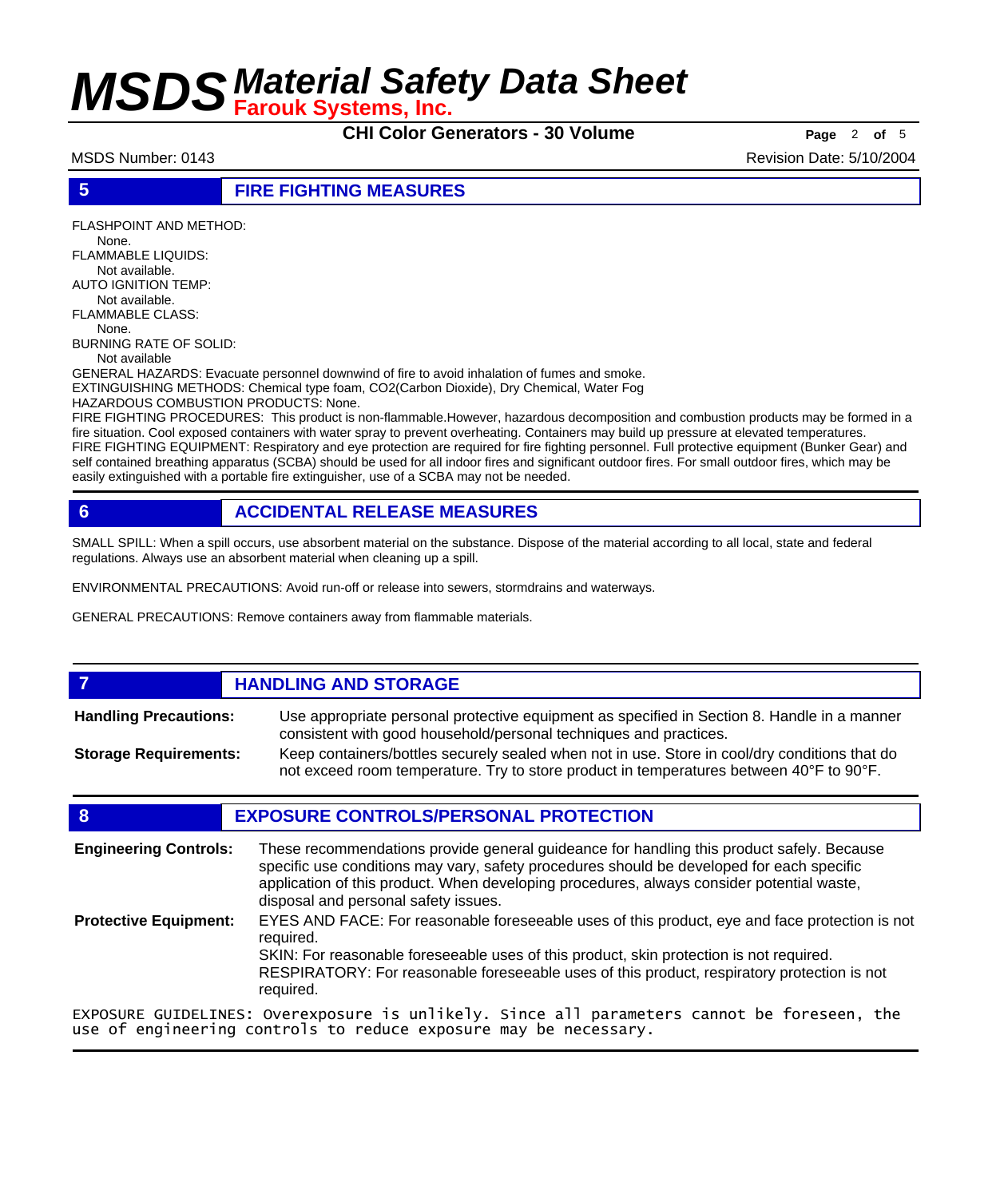**CHI Color Generators - 30 Volume Page** <sup>3</sup> **of** <sup>5</sup>

MSDS Number: 0143 Revision Date: 5/10/2004

### **9 PHYSICAL AND CHEMICAL PROPERTIES**

| Appearance:            | White Viscous Liquid |
|------------------------|----------------------|
| <b>Physical State:</b> | Liquid               |
| Odor:                  | No odor              |
| pH:                    | $3.0 - 4.0$          |
| <b>Vapor Pressure:</b> | N/A                  |
| <b>Vapor Density:</b>  | N/A                  |

**Boiling Point:** 220 ° F **Freezing/Melting Pt.:** N/A **Solubility:** Soluble in water. **Spec Grav./Density:** 1.020 -1.040 @ 22°C

| 10                                       | <b>STABILITY AND REACTIVITY</b> |
|------------------------------------------|---------------------------------|
| <b>Stability:</b>                        | YES.                            |
| <b>Conditions to avoid:</b>              | Temperatures over 140° F.       |
| Materials to avoid (incompatability):    | Strong oxidizing agents.        |
| <b>Hazardous Decomposition products:</b> | None known.                     |
| <b>Hazardous Polymerization:</b>         | Will Not Occur.                 |

### **11 TOXICOLOGICAL INFORMATION**

ACUTE: DERMAL LD50: Not available. ORAL LD50: Not available. INHALATION LC50: Not available. EYE EFFECTS: This product may cause irritation to eyes if not used under normal conditions. TARGET ORGANS: NONE. SENSITIZATIONS: Not available. CARCINOGENICITY: IARC: Listed by IARC - No. NTP: Listed by NTP - No. OSHA: Listed by OSHA - No.

MUTAGENICITY: Not available. REPRODUCTIVE EFFECTS: None. TERATOGENIC EFFECTS: Not available.

### **12 ECOLOGICAL INFORMATION**

ENVIRONMENTAL DATA: Not available. ECOTOXICOLOGICAL INFO: Not available. DISTRIBUTION: Not available. CHEMICAL FATE INFO: Not available.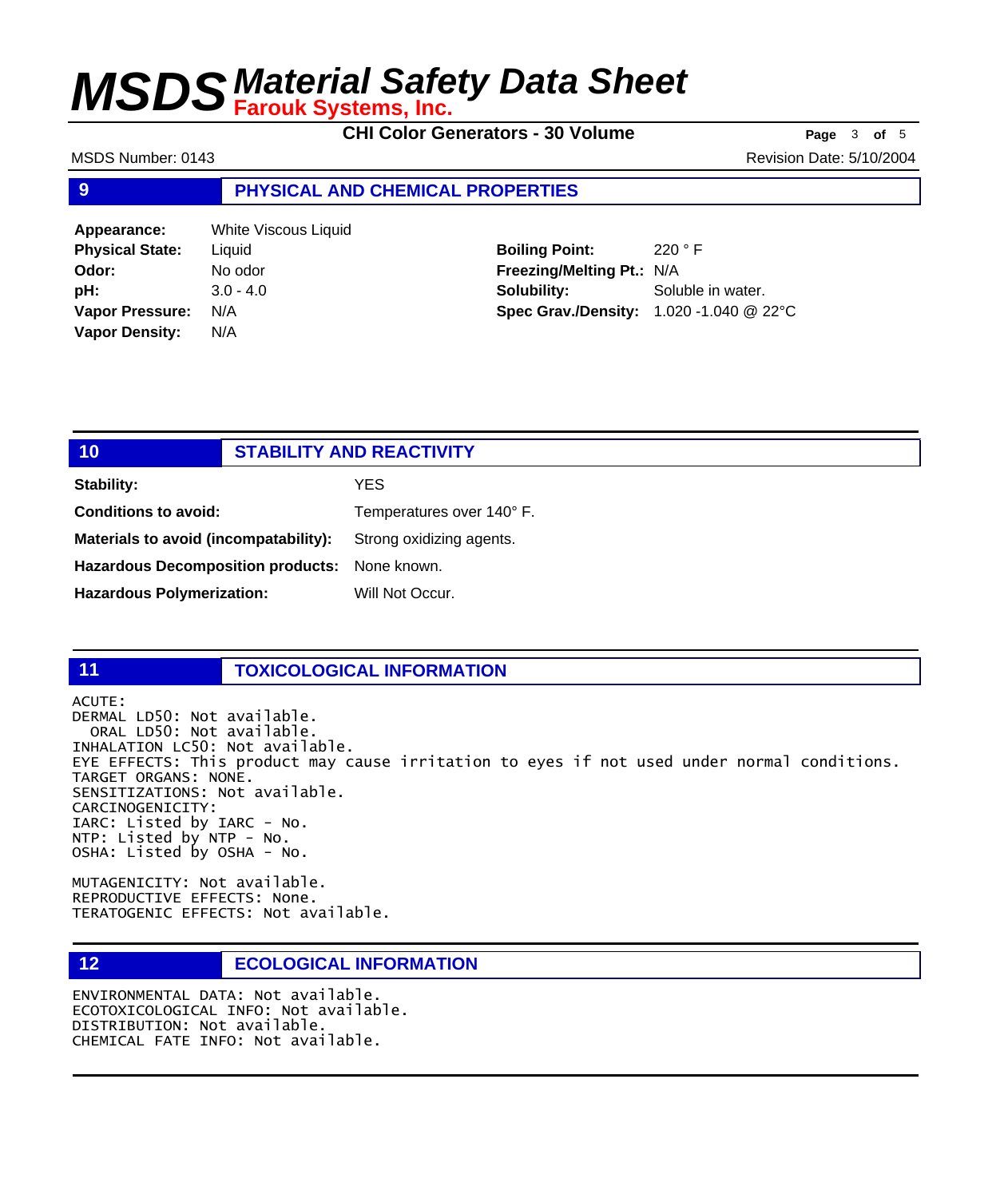**CHI Color Generators - 30 Volume Page** <sup>4</sup> **of** <sup>5</sup>

MSDS Number: 0143 Revision Date: 5/10/2004

### **13 DISPOSAL CONSIDERATIONS**

US EPA Waste Number and Descriptions:

DISPOSAL METHOD: Controlled release of diluted product into a biological wastewater treatment plant. COMPONENT WASTE NUMBER: No EPA Waste Numbers are applicable for this product's components. DISPOSAL INSTRUCTIONS: Dispose of waste material according to local, state and federal rules and regulations.

**14 TRANSPORT INFORMATION**

This product is regulated as a hazardous material by the United States (DOT) or Canadian (TDG) transportation regulations.

DOT CLASSIFICATION: Shipping Name: Consumer Commodity Class: ORM-D

IMDG CLASSIFICATION: Shipping Name: Hydrogen Peroxide, aqueous solution, UN2984, PG III Class: 5.1

IATA CLASSIFICATION: Shipping Name: Hydrogen Peroxide, aqueous solution, UN2984, PG III Class: 5.1

Inside the United States CHEMTREC

1-800-424-9300 1-703-527-3887

**15 REGULATORY INFORMATION**

UNITED STATES: SARA TITLE III (Superfund Amendments and Reauthorization Act) 311/312 HAZARD CATEGORIES

Fire: No. Pressure Generating: No. Reactivity: No. Acute: No. 313 REPORTABLE INGREDIENTS: Not applicable. TITLE III NOTES: None. CERCLA(Comprehensive Response, Compensation, and Liability Act) CERCLA RQ: None. TSCA(Toxic Substance Release Act) TSCA REGULATORY: All ingredients are listed in the TSCA Inventory.

CANADA: WHMIS(WORKER HAZARDOUS MATERIAL INFORMATION SYSTEM) This product is WHMIS controlled. CANADIAN INGREDIENT DISCLOSURE LIST: Hydrogen Peroxide. CANADIAN ENVIRONMENTAL PROTECTION ACT: All intentional ingredients are listed on the DSL(Domestic Substance List). EUROPEAN COMMUNITY:

EU REGULATORY: All intentional ingredients are listed on the European's EINECS Inventory. STATE REGULATIONS: Not available. LOCAL REGULATIONS: Not available.